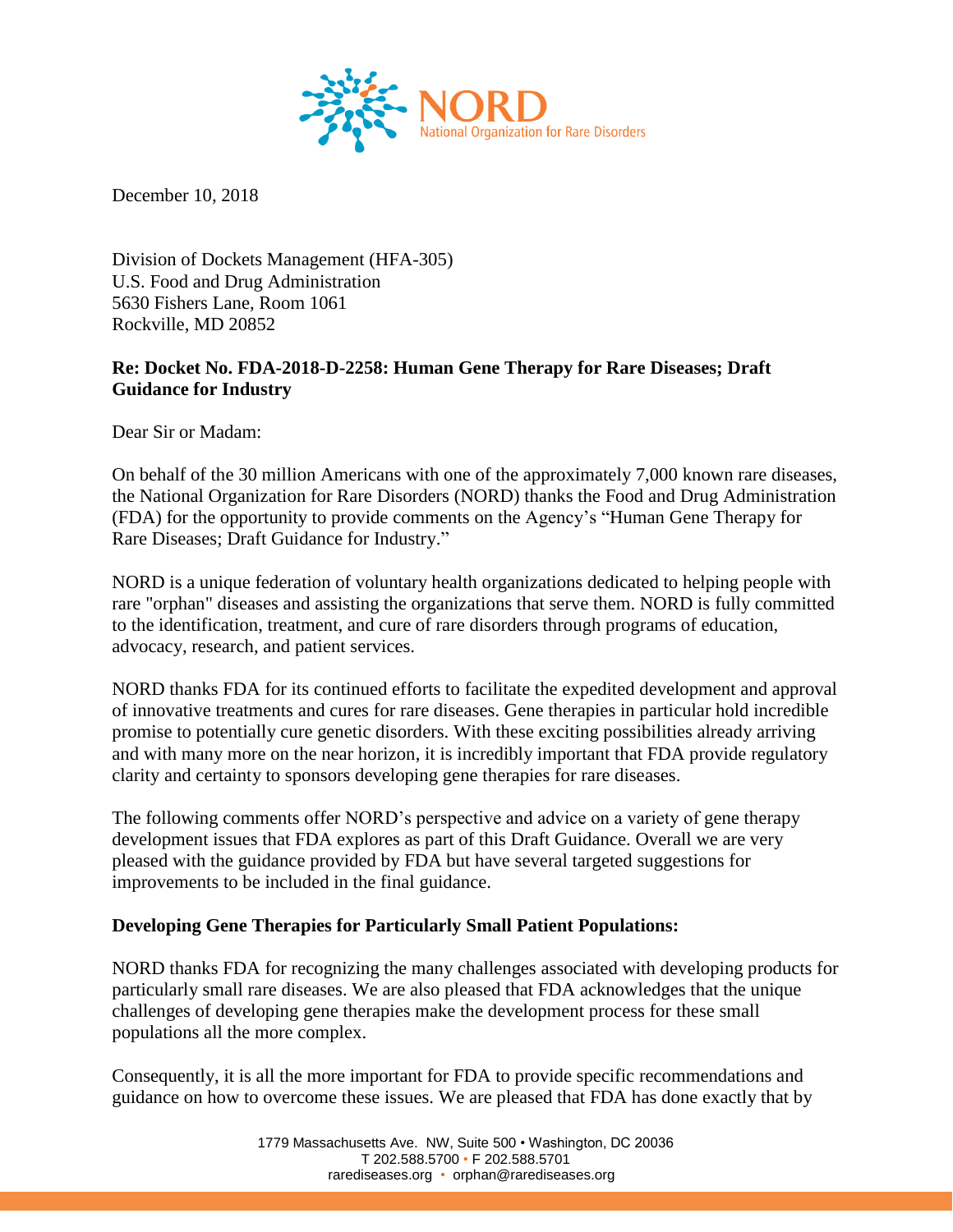recommending specific manufacturing practices for sponsors to pursue, including establishing assays for characterizing product-related variants, establishing potency tests early on, and other manufacturing approaches.

With this said, we request that FDA provide additional guidance on ways to avoid conducting additional clinical studies if product comparability is not well established. We understand the necessity of demonstrating product comparability, but we ask that FDA and sponsors do everything possible to avoid additional clinical studies as they would further delay patient access to gene therapies.

# **Importance of Natural History Studies**

NORD once again thanks FDA for its recognition of the importance of collecting natural history data through natural history data registries. NORD partners with patient organizations to run rare disease registries, and we are fully prepared to assist FDA in collecting this data through our IAMRARE<sup> $(TM)$ </sup> Registry Platform. We provide general research guidance, project management and IRB services, technical support, and opportunities for organization-to-organization mentorship. NORD requires that each patient organization have a Scientific Advisory Board to advise on the development of survey questions, the longitudinal measurement schedule, and other disease-specific aspects of the research development.

In order to facilitate the collection of these important data, we reiterate a request from our September 11, 2018, comments to FDA on your "Draft Guidance for Industry Patient-Focused Drug Development Collecting Comprehensive and Representative Input." Guidance from FDA about sound research approaches and best practices for the rare disease community, in addition to guidance on a standard set of rare disease research questions and high-value data elements that FDA could then use to inform decisions, would be incredibly meaningful. Of course this information can vary to some degree from disease to disease or population to population, but any further guidance from FDA would be helpful. This guidance would allow rare disease patient organizations to develop a bi-directional pipeline for data sharing and capture in a way that reflects the priorities of FDA in addition to the needs and experiences of the community.

### **Selection of Study Populations:**

While we understand that the selection of inclusion/exclusion criteria for trials only becomes more complex as gene therapy and targeting the genetic underpinnings of disease are considered, we still implore FDA and sponsors to consider as broad of inclusion criteria as practicably possible.

Gene therapies hold an immense amount of promise for disease populations with little to no alternative therapies. If patients are excluded from the trial but still could benefit from the therapy, they will almost certainly seek the therapy through expanded access. This only further complicates decision making for the company and the sponsor.

We applaud FDA for encouraging sponsors to consider individuals with severe or advanced disease and for not automatically disqualifying them as has happened many times in the past. We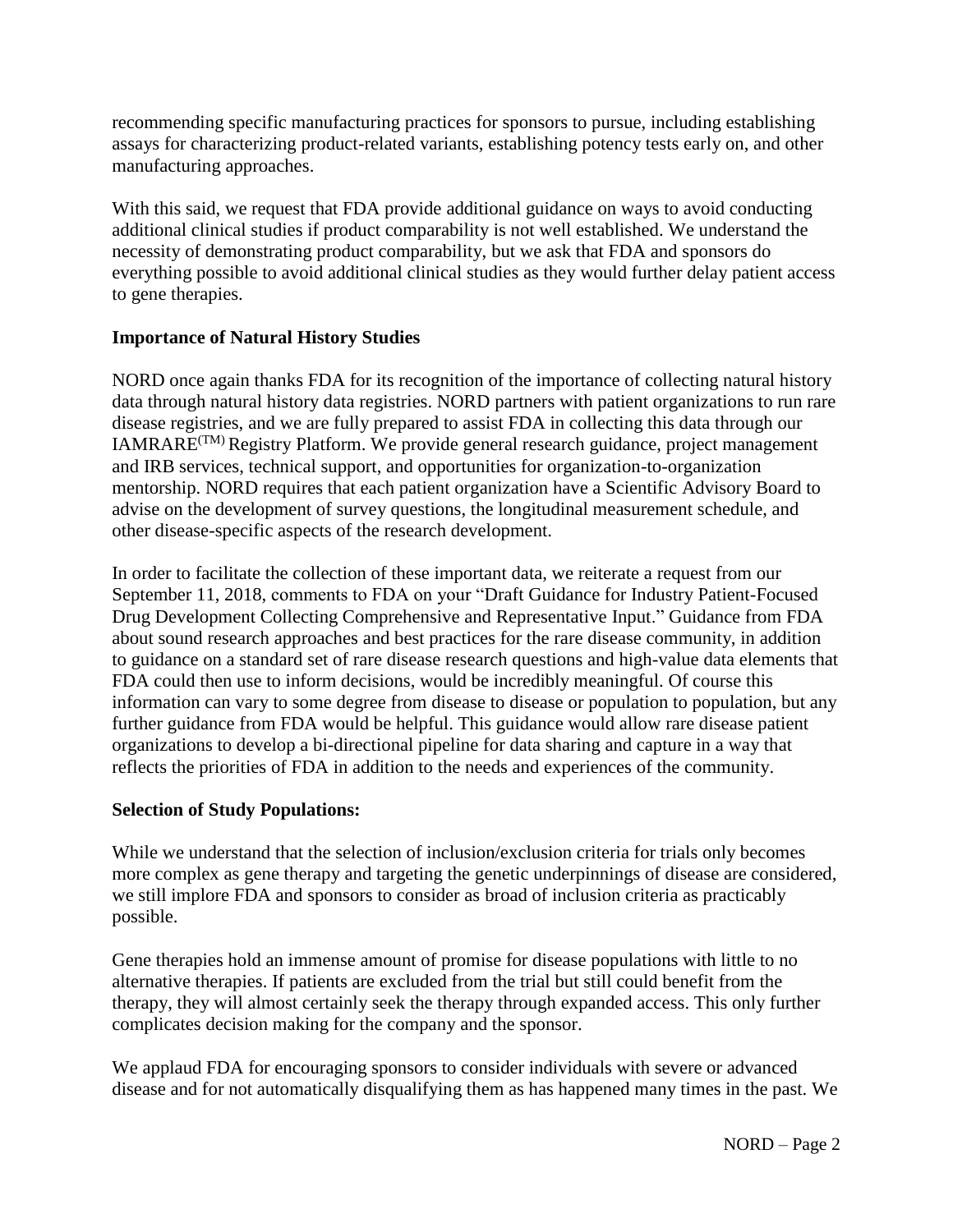hope sponsors carefully consider this advice and choose to include all types of patients who could benefit from participating in the clinical trial.

# **Patient Experience Data and Patient Preference Information**

We strongly support FDA's encouragement for collecting patient experience data (PED) and patient preference information (PPI) during product development. These data may mitigate some of the complexities of developing gene therapies by better elucidating the risks and benefits the patient population is willing to incur.

For example, FDA cites the ethical concerns associated with developing gene therapies for pediatric populations. With PED or PPI in hand, sponsors and FDA will have a much better idea of the risks and benefits children and their loved ones are willing to undertake. FDA also encourages sponsors to choose endpoints that are meaningful to patients, another endeavor that would greatly benefit from the use of PED or PPI.

We encourage FDA to urge sponsors to use patient experience data in as many circumstances as possible. For example, rather than simply encouraging companies to collect PED throughout their development processes, we also request that FDA amend this guidance to reflect where PED could be helpful to FDA and sponsors in the many decisions discussed.

## **Clinical Trial Design**

We are particularly supportive of FDA's stated flexibility with various clinical trial structures. By doing so, FDA recognizes the inherent difficulty in ascertaining the safety and effectiveness of orphan therapies and appropriately offers various alternatives for sponsors to consider. For example, FDA has shown an openness to single-arm trials that use historical controls as well as using natural history data as the basis for historical controls.

FDA's flexibility will be critical in ensuring that gene therapies are able to come to market for patients with serious and unmet rare diseases.

### **Patient Education**

We encourage FDA to add additional language to the guidance pertaining to educating patients and their families on gene therapy prior to product release. Ideally these efforts would be conducted in partnership with patient organizations, such as NORD.

While the rare disease community is quite excited by the possibilities offered by gene therapy, there can still be plenty of misunderstandings and misconceptions. For example, patients will need to better understand that not all gene therapies are curative, and the risks of taking a gene therapy may include exclusion from future gene therapy opportunities.

We ask that FDA include within this guidance advice to sponsors on launching patient education campaigns to ensure the target population following approval is well educated and well prepared for taking a gene therapy. NORD is already pursuing similar efforts by putting forward